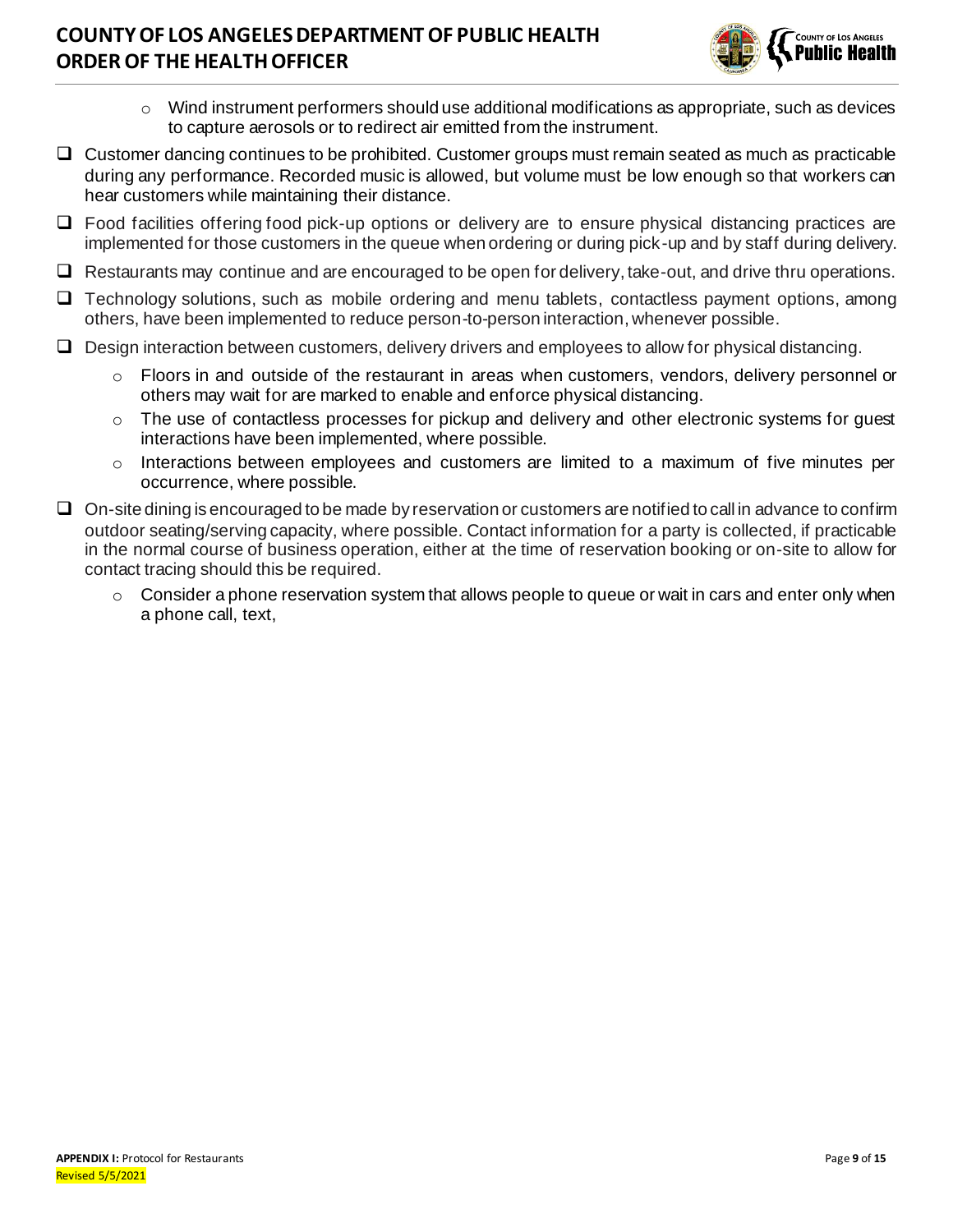# **COUNTY OF LOS ANGELES DEPARTMENT OF PUBLIC HEALTH ORDER OF THE HEALTH OFFICER**



 $\circ$  Incidental contact is to be expected, however, the goal is to limit this to less than 15 minutes, preferably 10 minutes, and the employees are always wearing their face masks.

### **C. MEASURES FOR INFECTION CONTROL**

#### **PRIOR TO OPENING**

- ❑ The HVAC system has been inspected by an HVAC Specialist within 30 days of reopening for indoor dining and is in good, working order; to the maximum extent possible, ventilation has been increated. Effective ventilation is one of the most important ways to control small aerosol transmission.
	- $\circ$  Consider installing portable high-efficiency air cleaners, upgrading the building is an filters to the highest efficiency possible, and making other modifications to increase the quantity of outside air and ventilation in all working areas.
	- o See California Department of Public Health Interim Guidance for Ventilation, Filtration and Air Quality in Indoor Environments for detailed information.
- $\circ$  Please Note: Ventilation and other indoor air quality improvement are an addition to, and not a replacement for, mandatory protections including wearing face covering (except in certain high-risk environments that require using proper respiratory protection, maintaining at least six feet of distance between people, washing hands frequently, and limiting **witching** that bring together people from different households. The HVAC system has been inspected by an HVAC specialis with a 30 days of reopening for inary<br>and is in good, working order, to the maximum extent possible, verifilation is been increased. Encome<br>the maximum extent possib
- □ For facilities that have not been operating, flush each of the hot and sold-water fixtures for five minutes prior to reopening to replace stale water in the facility's plumbing with a fresh and safe water supply.
- □ Facility has been thoroughly cleaned and sanitized disintected (using products approved for use against COVID-19), especially if it's been closed.
	- o Procure options for third-party cleaning conpany to assist with the increased cleaning demand, as needed.
- $\Box$  Spaces such as dining rooms, host stands, and  $\kappa$  shens have been equipped with proper sanitation products, including hand sanitizer and sanitizing wipes for all employees directly assisting customers.
	- $\circ$  Ensure sanitary facilities stay operational and stocked at all times and provide additional soap, paper towels, and hand sanitizer when needed.
	- o Recommend installing touch ass dispensers for hand sanitizer, soap dispensers, paper towel and trash dispenser.
- □ Drop-off locations are designated to receive deliveries away from high traffic areas. Person-to-person contact for delivery of goods has been eliminated whenever possible.

### **FOOD SAFETY CONSIDERATIONS**

- □ All food afe y practices outlined in the California Retail Food Code (CRFC) are being followed and  $m<sub>2</sub>$  ined.
	- Keep hot food hot (135 °F or above) and cold food cold (41 °F or below).
	- Thoroughly cook foods as required in the CRFC.
	- o Clean and sanitize utensils and equipment at the required frequency outlined in the CRFC.
	- $\circ$  Adhere to employee health and hygiene practices: Don't work when ill; wash hands frequently; gloves used as required in the CRFC.
	- $\circ$  Ensure all food and food ingredients are from an approved food source.
	- $\circ$  Food preparation employees are discouraged from changing or entering others' workstations during shifts.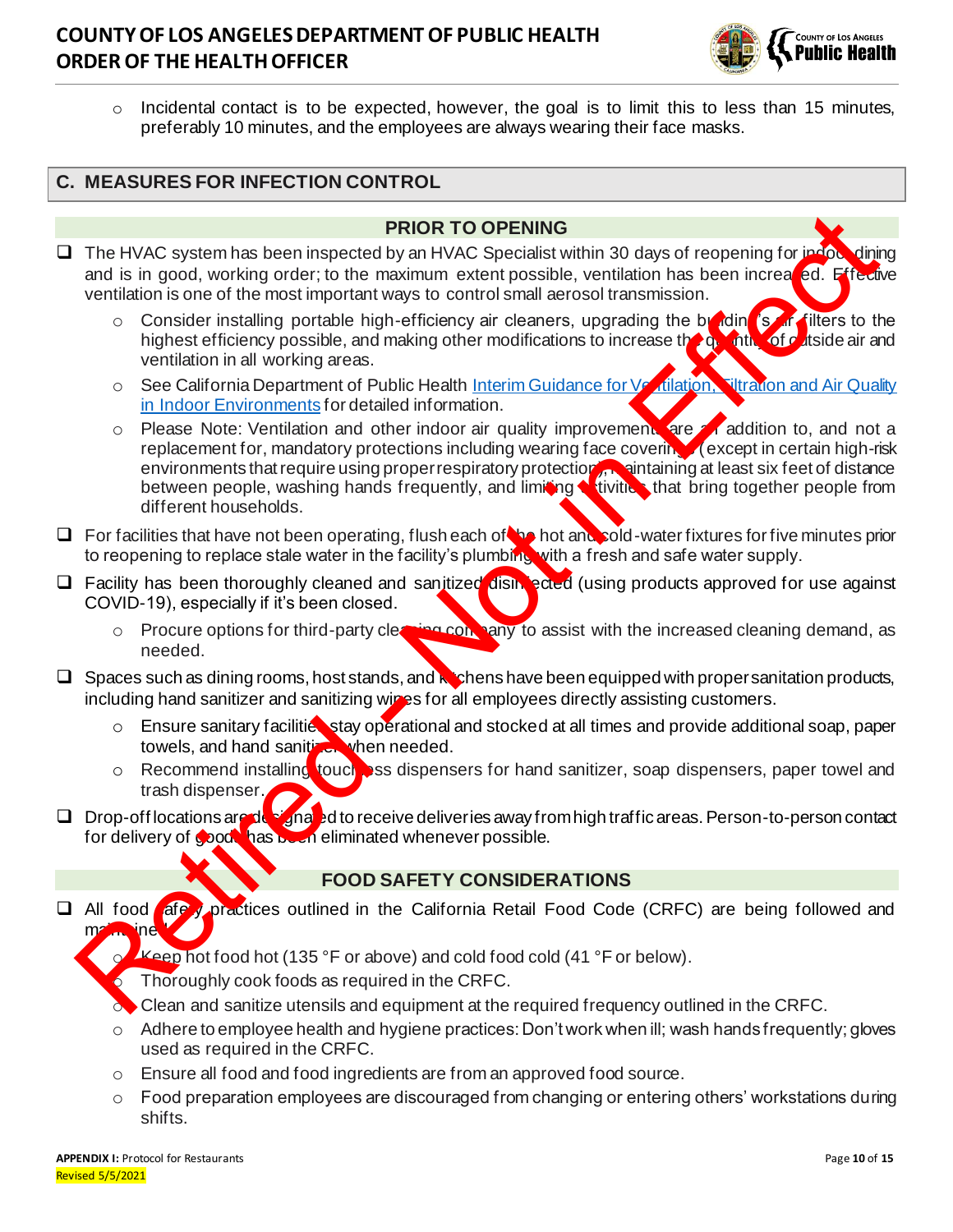# **COUNTY OF LOS ANGELES DEPARTMENT OF PUBLIC HEALTH ORDER OF THE HEALTH OFFICER**



- ❑ Self-service machines, such as soda and frozen yogurt machines are dispensed by a food employee and contact surfaces are cleaned and sanitized on an hourly basis.
- □ Areas where customers may congregate or touch food or food ware items that other customers may use have been closed. These items are provided to customers individually and discarded or cleaned and disinfected after each use, as appropriate. This includes but is not limited to:
	- o Self-service areas with condiment caddies, utensil caddies, napkins, lids, straws, to-go containers, etc.
	- o Self-service food areas, such as salsa bars, salad bars or buffet-style, including food sompling.
	- $\circ$  Tableside food preparation (e.g. guacamole preparation), and presentation of uncovered of odd items on selection carts and conveyor belts. Carts and conveyor belts can be used on the read is fully covered with covers that are cleaned and disinfected after each use  $\sqrt{r}$  and  $\sqrt{r}$  disposable and immediately discarded after use.
	- $\circ$  After-meal mints candies, snacks, or toothpicks for customers. These are offered with the check or provided only on request.
- □ A designated food employee is assigned the task of wrapping silverware prior to providing to the customer, rather than multiple employees handling uncovered silverware prior to custom  $\mathbf{v}$  ase.
- $\Box$  Refilling beverages at the table or from common containers (e.g., pitchers, carafes, decanters, bottles) is not allowed. Clean glassware is provided for customer refills.

#### **FACILITY CONSIDERATIONS**

- □ Hand sanitizer and trash cans are available to the public at or near the entrance of the facility. Restrooms that were previously open to the public should remain open to the public. Restrooms are checked regularly and cleaned and disinfected at least once per  $\alpha \vee \alpha$  as  $\alpha$  ien as determined is necessary using approved EPA disinfectants.
- $\Box$  A cleaning and disinfection plan for high-to och surfaces and access areas has been developed and is followed.
	- o Common areas and frequently toushed objects related to customer pickup and payment (e.g., tables, doorknobs or handles, credit card readers) are disinfected at least once per day during business hours using EPA approved disinfectants.
	- o Increase cleaning and disimpetion for surfaces that are in high traffic areas or for surfaces that are exposed to unmasked individuals.
- □ Facility is appropriately  $\log$  net and sanitized/disinfected (using products approved for use against COVID-19) nightly. A log is kept to monitor for completion wherever possible.
- □ Audio headsets and on er equipment are not shared between employees unless the equipment is properly disinfected after each use. Consult equipment manufacturers to determine appropriate disinfection steps.
- □ Dishwash ars hat wash multi-use customer utensils are provided with equipment to protect their eyes, nose, and mouth from contamination due to splash using a combination of face masks, protective glasses, and/or ace shields. Dishwashers are provided impermeable aprons and required to change frequently. Reusable rot care quipment such as face shields and glasses are to be properly disinfected between uses. Set experience areas with condition at each as the sixtensit external is a provided on the same state and bases on the distribution food areas with contents and convey the best cars and convey of better-style, including fo

#### **CUSTOMER SERVICE AREAS**

- $\Box$  To provide indoor dining service, a facility's indoor dining area must, to the maximum extent possible, allow for the free flow of outdoor air through the entire space to reduce the risk of COVID-19 transmission for customers and staff. This may include leaving doors and windows open during operating hours.
- □ Customers should enter through doors that are propped open (this will be evaluated for approval based on overall vermin exposure) or automated if possible. Hand sanitizer should be available for guests who must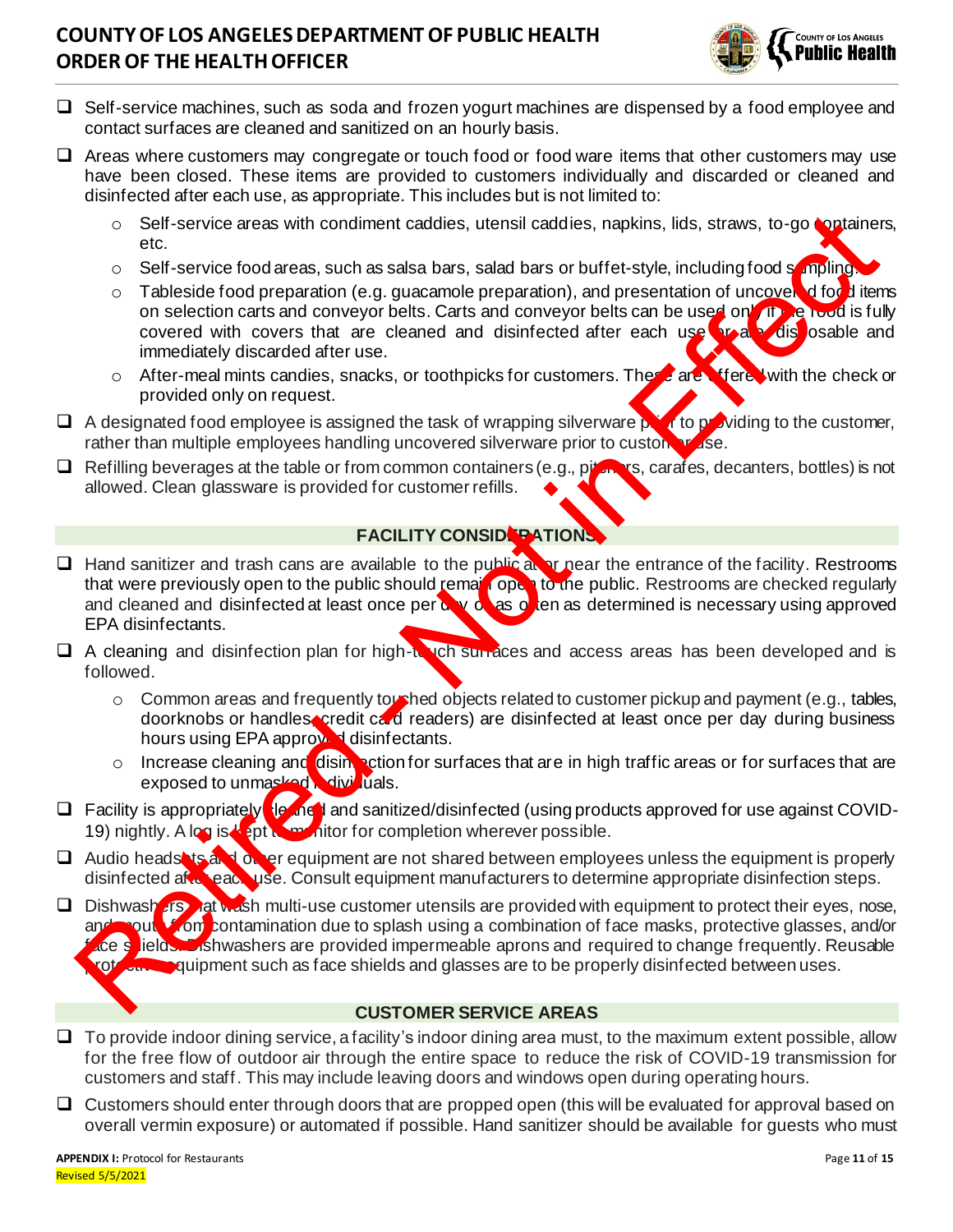

touch door handles.

- $\Box$  To operate outdoor dining service with no occupancy limits, a facility's outdoor dining area must allow for the free flow of outdoor air through the entire space and must follow the State's parameters, as specified in the California Department of Health's mandatory guidance on [Use of Temporary Structures for Outdoor Business](https://www.cdph.ca.gov/Programs/CID/DCDC/Pages/COVID-19/Use-of-Temporary-Structures-for-Outdoor-Business-Operations.aspx)  [Operations.](https://www.cdph.ca.gov/Programs/CID/DCDC/Pages/COVID-19/Use-of-Temporary-Structures-for-Outdoor-Business-Operations.aspx) Outdoor structures that do not meet the State's criteria for an outdoor setting are classified as indoor settings, and any customers within them will be counted and included as part of the establishment's 50% total indoor occupancy limit.
	- $\circ$  Partitions or barriers may be used in outdoor dining operations and do not qualify as closed sides so long as they are no more than 3 feet in height as measured from the floor and do not in bedetine free flow of air through the entire facility. A partition or barrier that is greater than 2 feet in height is considered a closed side of an outdoor structure.
	- $\circ$  Fences and screens that do not impede airflow are not considered closed side. For purposes of determining whether an area is outdoors.
- □ Customers are instructed that they must wear face masks upon entry to the facility, when walking anywhere in the facility, when using the restrooms, and as per the instructions described in Section D. This applies to all adults and to children 2 years of age and older. Individuals who have been instructed by their medical provider that they should not wear a face covering mask must wear a face shield with a drape on the bottom edge, to be in compliance with State directives, as long as their condition permits it. A drape that is form fitting under the chin is preferred. Masks with one-way valves must not be used. To support the safety of your employees and other visitors, a face mask should be made a vailable to visitors who arrive without them. ndors are any towards and will be counted and included as part of the establishment<br>
For Stock indoor occupancy limt.<br>
Constitute the proportion and on occupancy limt.<br>
Constitute of the proportion and on to tradition of t
	- o Customers may remove face masks only when stanted at a table and eating or drinking.
	- o Customers must be seated to consume any food or everages. Customers may not walk around or stand while eating or drinking.
	- $\circ$  Customers who refuse to wear a cloth fact mask may be refused service and asked to leave.
- □ Customer Instructions. Establishments must place a sign or card (no smaller than 3 x 5 inches) at the table with at least the following or substantially sinilar instructions after sanitizing each table between customer parties:

"Help us keep our business open, protoct our staff, and protect fellow diners by following our simple guidelines:

- $\circ$  Keep your mask on until your food or drinks are served and after finishing it/them.
- $\circ$  Put your mask on when ever a server approaches your table.
- o Put your mask on whenever you leave your table.
- o Wash or sanitize yur lands.

Thank you for helping protect the health of our staff and your fellow customers!"

Other options, such as signage, digital boards, among others, may be used in the dining area to inform and remind customers of these instructions as they are seated and throughout their time at the establishment.

- □ Customers arriving at the site with children must ensure that their children stay next to a parent/guardian, void buching any other person or any item that does not belong to them, and are wearing face masks if their age permits.
- □ Symptom checks are conducted before visitors may enter the facility. Checks must include a check-in concerning cough, shortness of breath, difficulty breathing and fever or chills, and whether the individual is currently under isolation or quarantine orders. These checks can be done in person or through alternative methods such as on-line check in systems or throug[h signage](http://publichealth.lacounty.gov/media/Coronavirus/docs/business/NoticeToCustomers.pdf) posted at the entrance to the facility stating that visitors with these symptoms should not enter the premises.
	- $\circ$  Negative Screen (Cleared). If the person has no symptom(s) and no contact with a known COVID-19 case in the last 10 days, they can be cleared to enter for that day.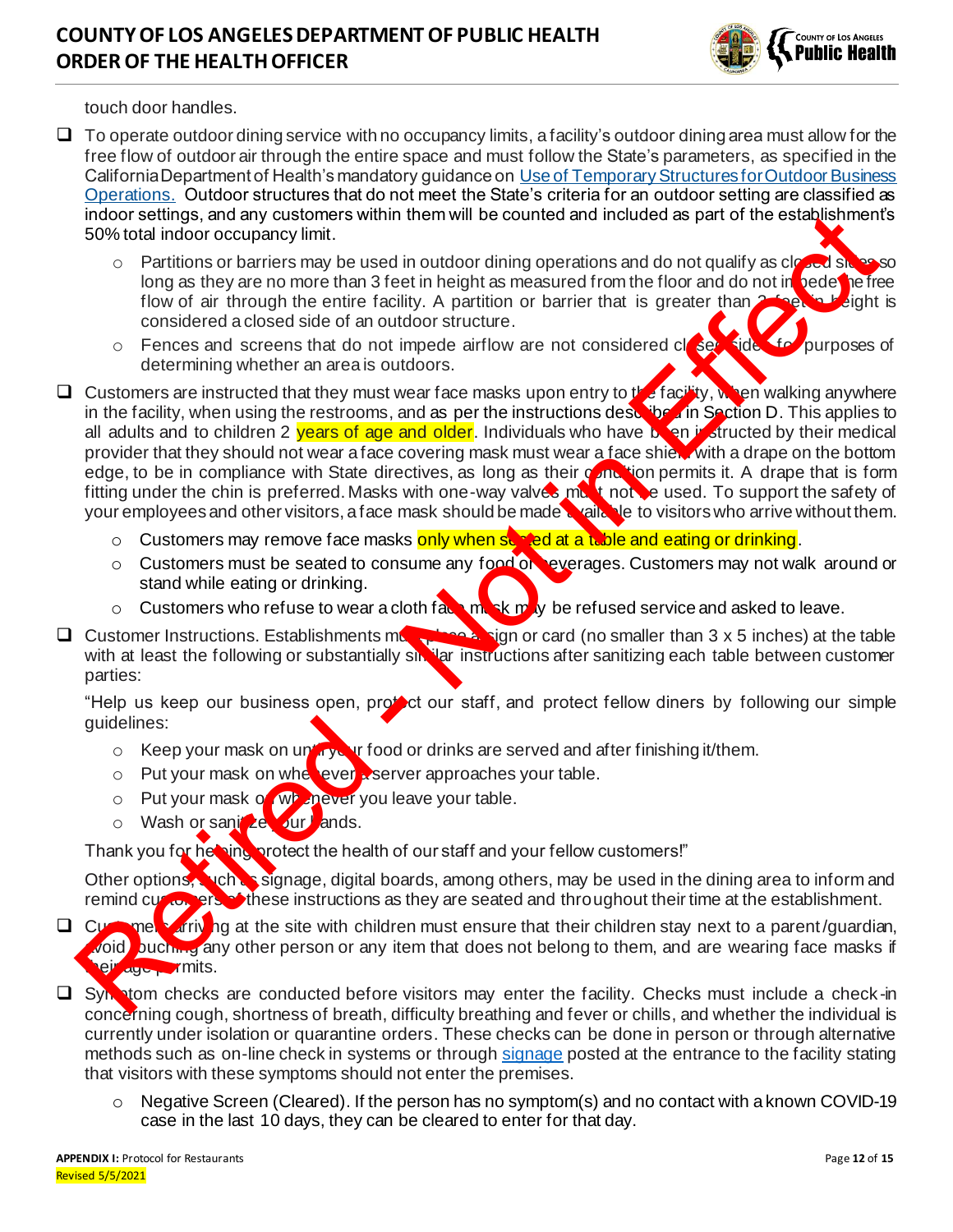

- o Positive Screen (Not Cleared):
	- If the person has had contact with a known COVID-19 case in the last 10 days or is currently under quarantine orders, they may not enter and must return home immediately to quarantine. Provide them with the quarantine instructions found a[t ph.lacounty.gov/covidquarantine](http://ph.lacounty.gov/covidquarantine).
	- If the person is showing any of the symptoms noted above or is currently under isolation orders, they may not enter and must be sent home immediately to isolate at home. Provide them with the isolation instructions found at ph.lacounty.gov/covidisolation.
- □ Servers, bussers, and other employees moving items used by customers (dirty cups, plates, papkins, or handling trash bags are to wash their hands after completing this task.
- □ Reusable menus are cleaned and disinfected between customers. Alternatives such as stidenty menu boards, electronic menus, or mobile device downloadable menus should be considered.
- □ Customer seating areas are cleaned and sanitized after each use. Seating, tables, and other items on table must be single-use or cleaned/sanitized between customers. Each table has either a op cloth replaced between guests or a hard-non-porous surface which is cleaned and sanitized between quests.
- $\Box$  Takeout containers are filled by customers and available only upon request.
- □ Cashless transactions are encouraged. If reasonable for the food facility, customers are enabled to swipe their own credit/debit cards, and card readers are fully sanitized on **an hourly basis.**

\_\_\_\_\_\_\_\_\_\_\_\_\_\_\_\_\_\_\_\_\_\_\_\_\_\_\_\_\_\_\_\_\_\_\_\_\_\_\_\_\_\_\_\_\_\_\_\_\_\_\_\_\_\_\_\_\_\_\_\_\_\_\_\_\_\_\_\_\_\_\_\_\_\_\_\_\_\_\_\_\_\_\_\_\_

❑ Optional - Describe other measures (e.g. providing senior-only hours, incentivizing non-peak sales):

## **D. MEASURES THAT COMMUNICATE TO THE PUBLIC**

- □ A copy of this protocol or the facility's printed Los Angeles County COVID-19 Safety Compliance Certificate<br>is posted at all public entrances to the father Form formation or to complete the COVID-19 safety **For facilitate at all public entrances to the facility. For more information or to complete the COVID-19 safety** compliance self-certification program, visit http://publichealth.lacounty.gov/eh/covid19cert.htm. Facilities must keep a copy of the Protocols onsite at the racility for review, upon request.
- $\Box$  Signage is posted at all entrances that reminds the dining public to maintain physical distancing of six feet, wash hands or use sanitizer upon entry into a restaurant, to wear a face mask when not eating or drinking, and to stay home if they are ill or have symptoms consistent with COVID-19. See the County DPH COVID-19 Guidance webpage for ad tion. resources and examples of signage that can be used by businesses. of this primary not th[e](http://publichealth.lacounty.gov/media/Coronavirus/guidances.htm#business)re and must be sent home limited by the base and the sense, and other and must be sense and by the must be sense and the must be sense and the must be a sense and the must be a sense of the must be b
- □ All establishments must also post signage at all entrances and verbally inform customers arriving for indoor dining that everyone sharing a able must be from the same household.
- □ For restaurants located instance another business or an indoor or outdoor shopping center or mall, signage is posted indicating hat customers may not eat or drink anywhere on the premises of the business or mall except in designated indoor or outdoor dining areas.
- □ Signage is posted that reminds the dining public to maintain physical distancing of six feet, wash hands or use sanitive upon entry into a restaurant, and to stay home if they are ill or have symptoms consistent with **OVII** - 19.
- □ Online outlets of the establishment (website, social media, etc.) provide clear information about facility hours, required use of face masks, the need for everyone sharing a table to be from the same household, and policies in regard to preordering, reservations, prepayment, pickup and/or delivery and other relevant issues.

### **E. MEASURES THAT ENSURE EQUITABLE ACCESS TO CRITICAL SERVICES**

❑ Services that are critical to the customers/clients have been prioritized.

❑ Transactions or services that can be offered remotely have been moved on-line.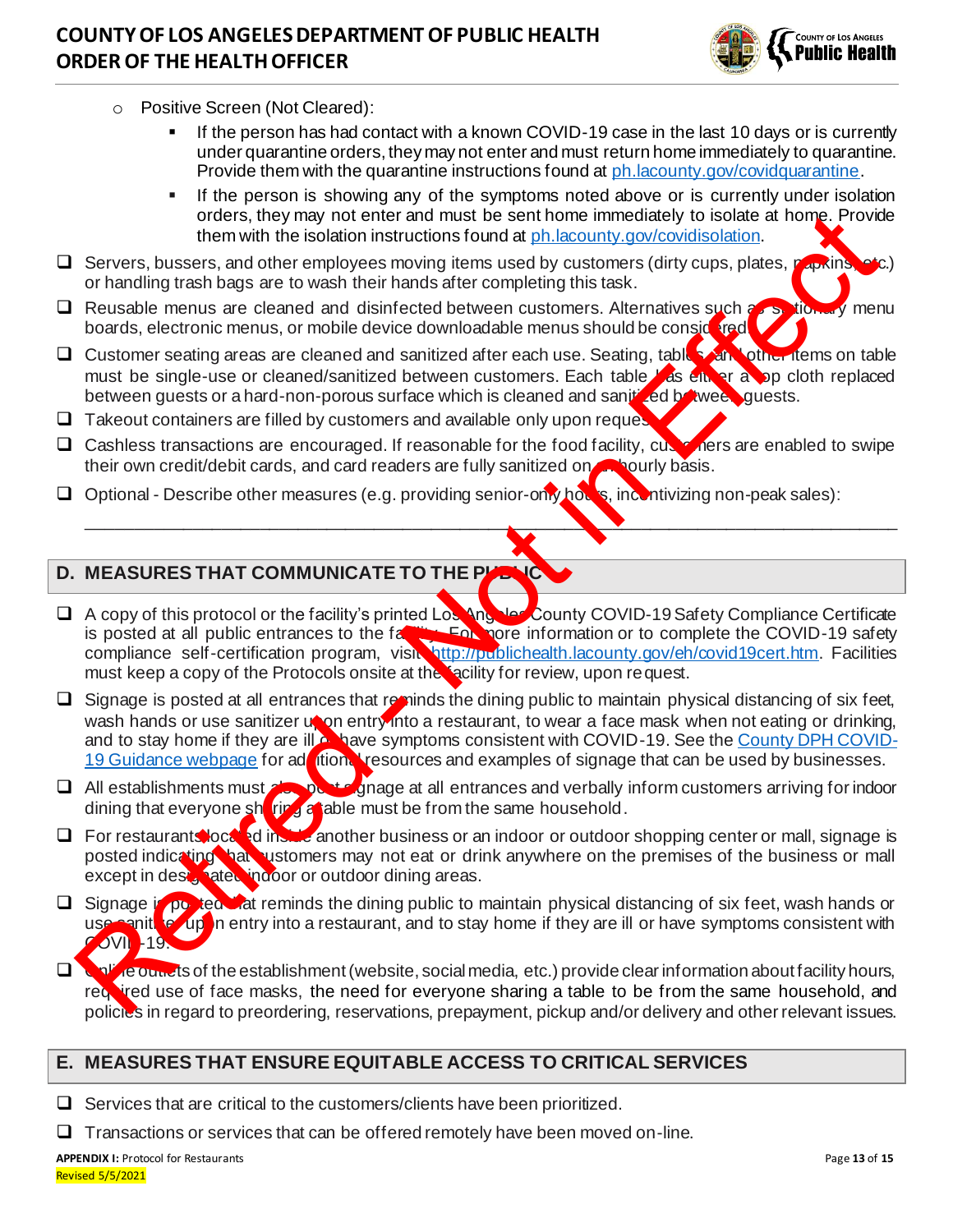## **COUNTY OF LOS ANGELES DEPARTMENT OF PUBLIC HEALTH ORDER OF THE HEALTH OFFICER**



❑ Measures are instituted to assure access to goods and services for customers who have mobility limitations and/or are at high risk in public spaces.

#### **Any additional measures not included above should be listed on separate pages, which the business should attach to this document.**

|                               | You may contact the following person with any questions or<br>comments about this protocol: |  |
|-------------------------------|---------------------------------------------------------------------------------------------|--|
| <b>Business Contact Name:</b> |                                                                                             |  |
| Phone number:                 |                                                                                             |  |
| <b>Date Last Revised:</b>     |                                                                                             |  |
|                               |                                                                                             |  |
|                               |                                                                                             |  |
|                               |                                                                                             |  |
| R                             |                                                                                             |  |